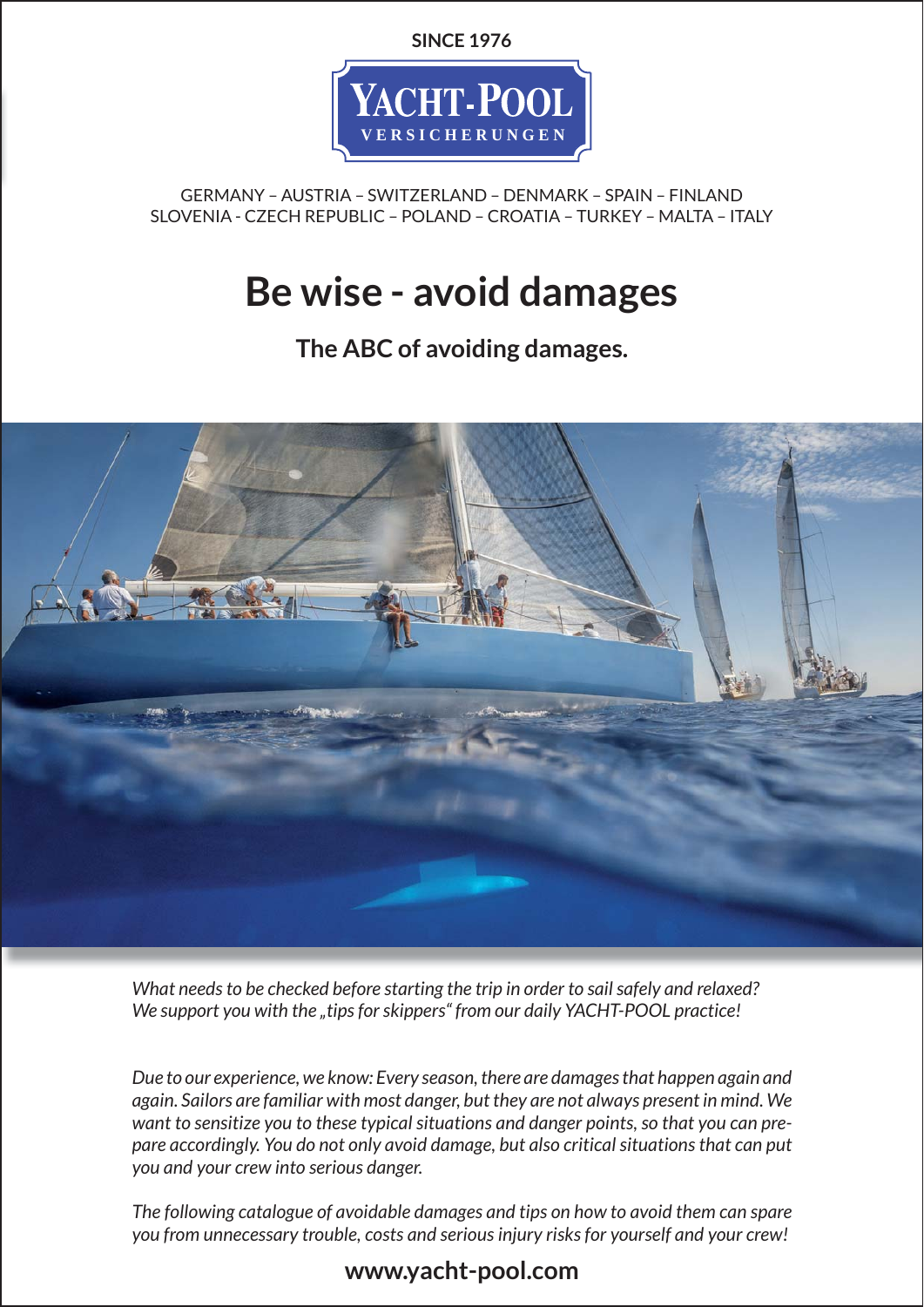



### **Handover the Yacht**

From the handover the responsibility for the yacht is up to the skipper.

For this reason: no rush, no hurry! **Take your time, don't let yourself stress.**

A 100% thorough handover is the best preparation for a relaxed trip! Avoid misunderstandings by **documenting** present damages:

• Check for scratches and visual damage inside and outside (on furniture and floors, in the gelcoat also on the hull from all sides, bimini, sprayhood, dinghy, cracks in deck hatches).

• Check not only the sails, but also test the function of the anchor windlass.

• Check and count life jackets, as well as lifebelts and lines.

• Ask if underwater photos were taken after the last trip.

• Cell phone photos to document the current state are very useful, since the file includes the date of recording.

The skipper confirms the recorded boat status in the protocol of delivery. Therefore, from the point of view of the charter company, damages newly discovered after the trip has arisen during **your** trip!

Make a **detailed crew and safety briefing** before each journey (and document it in the logbook!):

Explain all damage-susceptible areas and situations of this YACHT-POOL catalogue of damage prevention!

Please also point out special risks of injury: from the boom, by clipping fingers on cleats, winches, clamps and hatch covers.

# **Returning the Yacht**

Report any problems that occurred when you return.

• Greater damage should be reported to the base immediately in advance, so that necessary spare parts can be ordered to repair the Yacht promptly.

• Please report retained deposits immediately to YACHT-POOL.

#### **Important:**

Insist on a proper inspection and approval with a written documentation and the note that subsequently detected damages are not accepted.

# **Engine: Check the Oil Level**

All marine engines consume engine oil. Regular checks of the oil level prevent damage!

**© YACHT-POOL International 01/2018** 

• Therefore, clarify the required control with the charter company. If agreed so: keep a daily control rhythm during the trip!

• Motor damage is expensive - this concerns motorboats, as well as sailboats - and usually these damages are not insured.

# **Engine: Stay Cool! Prevent Overheating**

At the handover, the engine and exhaust (sound, water flow) should be explained.

• During your trip **always** keep an eye on the temperature gauge and the water outlet.

• If the engine overheats, stop and check the engine immediately.

• Common cause of a problem: defective water pump impeller or flotsam in the cooling water inlet.

Both causes are usually easy to identify without tools:

#### a) Flotsam in sea valve:

When engine stopped, open the seawater filter cover in the engine compartment and pour water into it. The water must flow unhindered and quickly thru the seacock if not: constipation.

b) damaged impeller:

When engine stopped, open the seawater filter in the engine compartment. Close the seacock. Fill the filter container with water (which will not run out). Start the engine: The water must be sucked off immediately and quickly (within 1-2 seconds). If not: the impeller is defective and must be exchanged.

**Please do not forget to reopen the seacock!**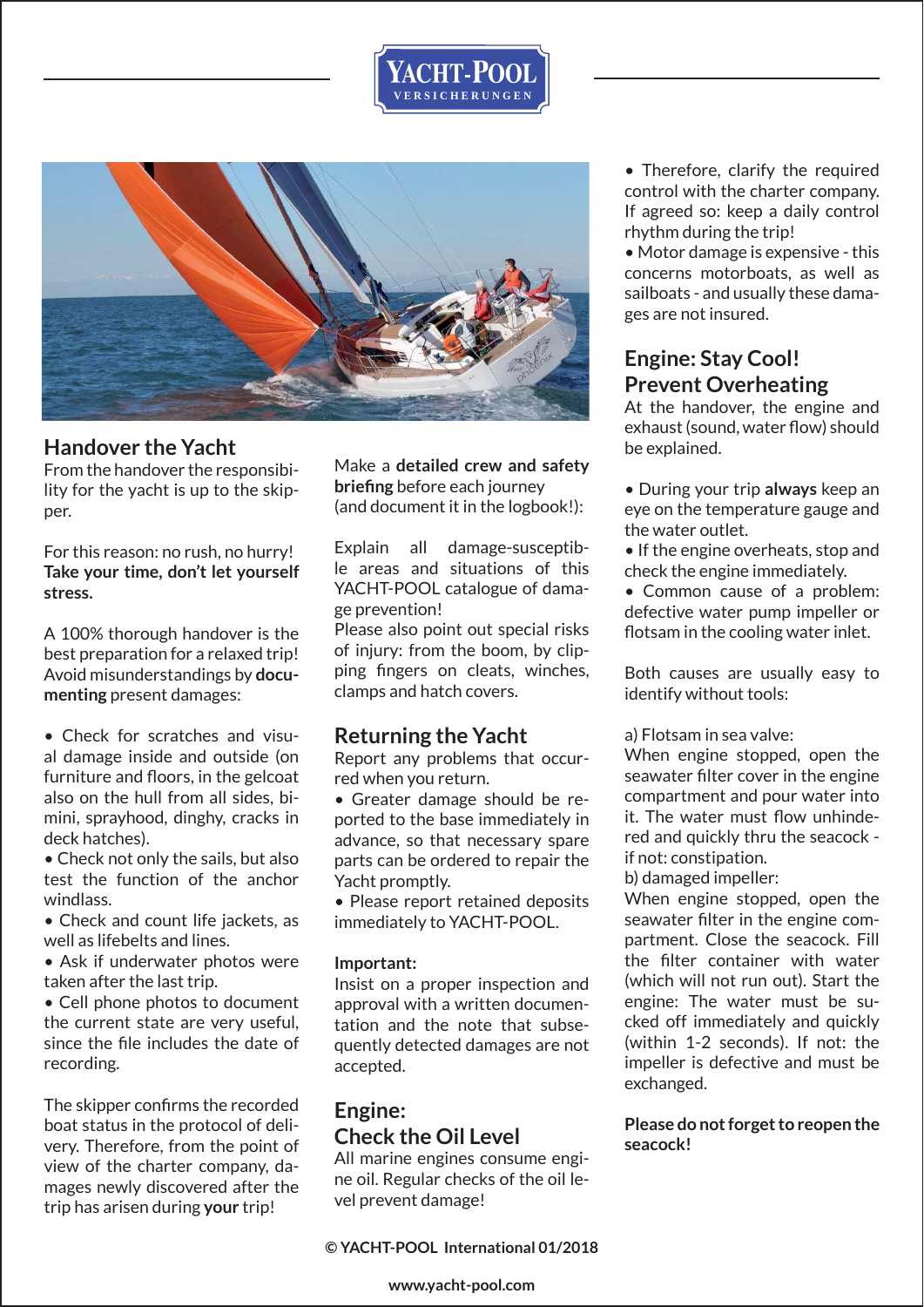

# **Engine: Ignition key or power On/Off switch**

• Never operate the ignition key or power On/Off switch while the engine is running.

• Never turn the battery switch while the engine is running (this can destroy the regulator of the generator).

• After stopping the engine, turn back the power switch to "Off", or turn back the ignition key, otherwise the battery will get discharged.

**Attention, this is a common mistake!** If a battery is discharged in this way, it is very often completely destroyed.

# **A very common Damage: Transmission and Propeller Damages due to Ropes stucking in the Screw**

• Mooring lines, floating ropes, chains near the propeller (for example in marinas or when anchoring):

#### **Gear immediately to idle!**

• Also be aware of thin nylon fishing lines from fishermen.

• If you caught a line: dive and remove it immediately with a knife.

**ATTENTION:** do not dive in the immediate vicinity of the harbor (for example, in Croatia this is strictly prohibited!)

Even if the propeller is free again, an expensive damage may have occurred if the predetermined breaking points of the connection between the propeller and shaft are broken, or the seal to the gear has been damaged.

### **Power Unit and Shifter**

There is an essential difference between sail-drive and shaft-drive with fixed or folding propeller:

 $\bullet$  vachts with sail-drive and fixed propellers: let the axis rotate while sailing, otherwise the transmission may get blocked!

• Yachts with rigid shaft and fixed pitch propeller: reverse gear to stop the axis. This protects the bearings.

• Never shift the transmission and the gas throttle with excessive force.

• When changing from ahead to astern (reverse) always take a short break.

**IMPORTANT**: For yachts with a rigid shaft and fixed pitch propeller, the idle can only be re-inserted to start the engine when the boat barely makes any move, otherwise there will be too much pressure on the propeller.

Test on the first day of the trip in an **uncritical** situation how your charter yacht behaves!

# **Hold on tight while Reversing: Danger of damaging the Rudder**

When reversing, the rudder blade receives pressure from the "wrong side", which makes it hard to hold on to the helm.



If the steering wheel is torn out of hand, expensive damage to the mechanics of rudder and autopilot may be the result.

• Always hold the steering wheel firmly and drive slowly

• keep the helm amidships, drive slowly astern (until the vessel is moving), reduce speed and then steer.

### **Sailing with Engine running**

Ship engines do not get sufficiently lubricated if the heeling is more than 15%.

• Sailing with mainsail and running engine during strong winds can permanently destroy the engine!

• In case of emergency, but only for a short period of time, it is acceptable to sail with shortened sails and a running engine.

• Engine damage due to lack of oil is very expensive and usually not insured.

# **Sails: Mainsail Furler - Position of the Locking Lever**

When operating the furling system, always pay attention to the position of the locking lever.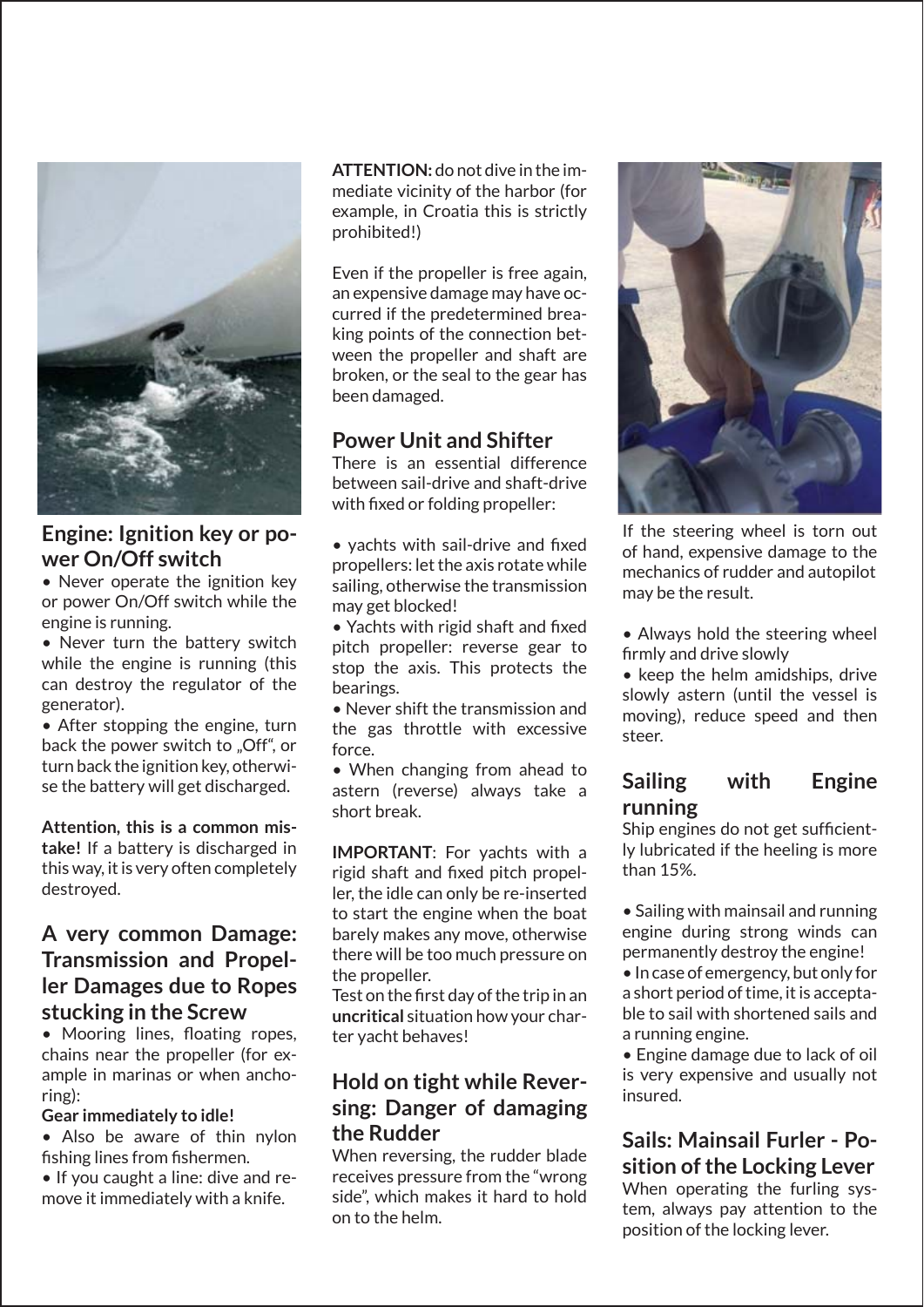

• Position (only) while hoisting (setting) the sails: "free"! Afterwards, always set the lever back to "Ratchet"!

• Also, after shorten the sails set to "Ratchet" (otherwise too much pull on the line).



• When striking the sail, open both stoppers of the endless furlingline. Always pull on the line so that the mast wind turns clockwise when rolling in (otherwise the sail curls up backward and gets stuck). • If the little line inside the leech of the mainsail has not been slackened before rolling in the mainsail, it may come to blockages and sail damage, when setting the sail again.

# **Sails: Shorten the Main Sail without a Furling System**

• To avoid unintentional unreefing, the reef lines, especially the reef outhaul and the reef tack should be tied up tightly. Otherwise the reef clew may get released with a stronger gust of wind.

• It is good to secure the reef clew to the boom with an additional lashing.

# **Sails: Foresail and Genoa with Furling System**

An incorrectly enforced halyard can lead to the break of the forestay (overload!)

A loose jib/genoa halyard can wrap around the upper part of the furler, while the sail is being unfurled or furled. If the halyard is wrapping around the forestay and twisting it, it might get torn, especially if winches are being used. This may result in a falling of the mast over crew's heads if the forestay breaks!

• Check the tension of the jib halyard frequently, in case it has slackened.

• **Attention:** Apart from a halyard being not taut enough, another cause of resistance while unfurling the genoa can be a twisted spi halyard!

• Always operate the furling system cautiously and do not use winches with violence!

• While furling the genoa keep the sheet hauled to avoid its tangling.

# **Sails: Genoa Trim**

While sailing, check the lower leech twist of the genoa from time to time!

• A furling genoa always requires precise trimming. The bigger the sail area, the further the towing point must be moved astern and vice versa.

• At upwind performance the ideal towing point of the sail is when its foot edge and lower leech are at about the same tension. The sheet should roughly split the clew angle. • Because of the particular cut of a furling genoa in opposite to regular genoas, the leech in the upper third often flutters (flaps) on all other courses. Solution: Instead of

tightening the leech strap (it may work as a brake!) move the towing points forward and haul the sheets.

Optimal trim spares the sails and makes the vessel sail faster.

# **Sails:**

### **Spinnaker and Gennaker**

Before hoisting and striking spinnaker or gennaker remember to clear the spinnaker halyard, keep it off the forestay, avoid its wrapping.

• If the halyard is wrapped, it may get cut when setting or furling the genoa.



**© YACHT-POOL International 01/2018** 

**www.yacht-pool.com**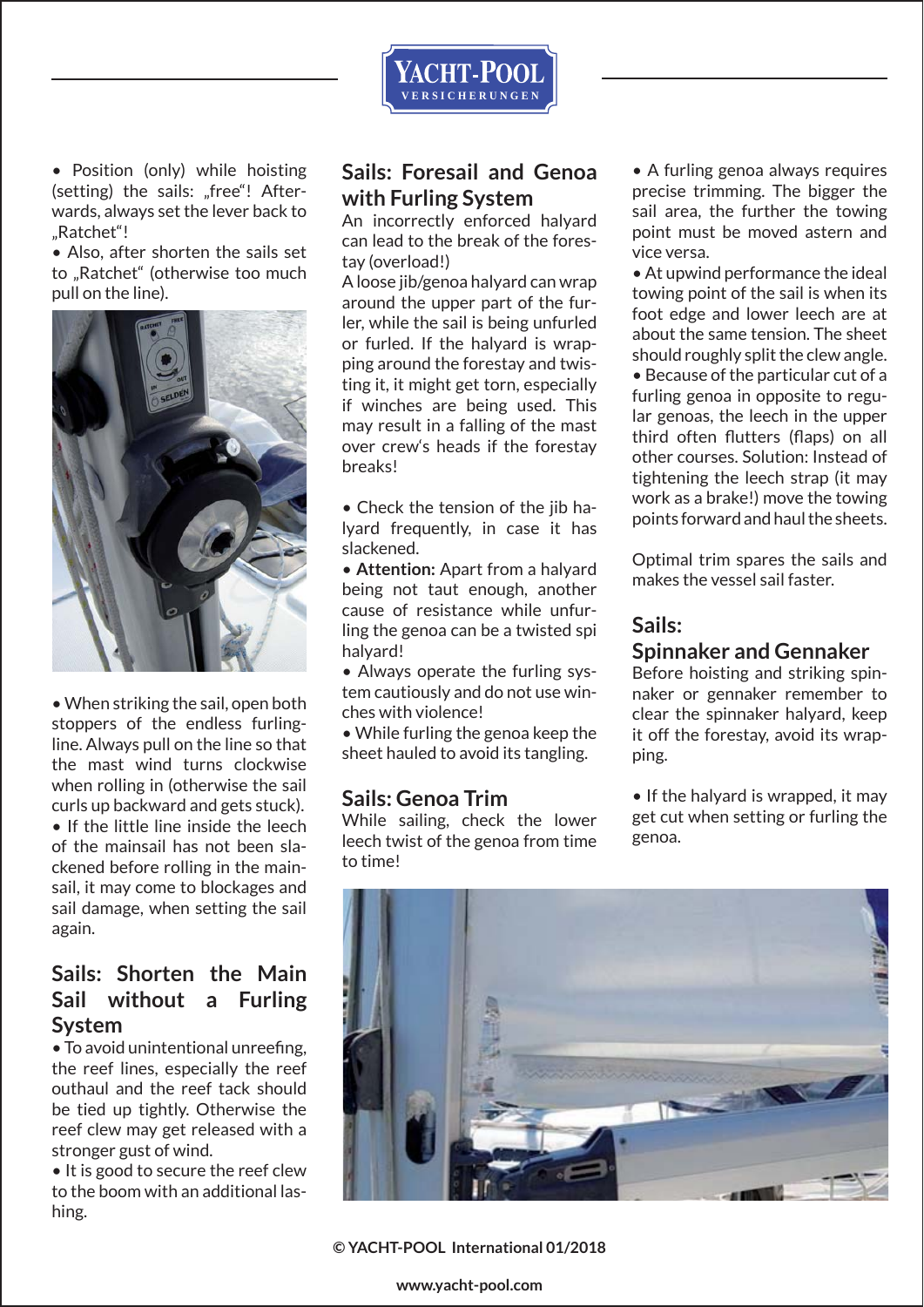**Just contact us: info@yacht-pool.com**

lust contact us: info@yacht-pool.com

• Gennaker and Spinnaker are light wind sails, so inexperienced crews should not use them if the wind speed exceeds 10 knots. Otherwise expensive damage may occur!

# **Adjust the Sail Area**

Always adjust the sail area to the weather. More sail does not necessarily mean more speed. Sometimes the opposite is the truth.

- Damages to the sails often occur due to an oversized sail area.
- reef on time when you observe that the weather will change.

#### **When is "on time"?**

Old Sailor Rule: When you first think about reefing, you should do it now!

# **Beware of Accidental Jibe**

Every year, serious injuries and expensive damage occur due to Patent jibes! **Always** set a preventer - the bull pendant – when the mainsheet is sheeted out! The bull pendant is always attached to the **very end** of the boom, not in the middle. The leash should be fixed at the front, at the middle cleat or better at the bow cleat, in order to optimize the draft angle.

# **Winches– Watch your Fingers**

Always put 4 (!) wraps around the winch to provide adequate friction to the winch drum.

• **Attention:** Watch your fingers when wrapping the sheet around the winch. Always keep your fingers off the winch to avoid injury, which is likely to happen if another crew member starts grinding or when loosening the sheet. • Pointing this out to your crew members is **mandatory**! Squeezed fingers are frequent accidents aboard a vessel.

# **Don't expect to much from the Autopilot**

The autopilot is most useful when you keep on course for a longer time, with the engine running (e.g. during calm).

• Attention under sail: In case of strong pressure on the rudder and strong waves, the autopilot may have problems with constant course corrections and get damaged!

• In case of downwind bearings however, the autopilot may actually do better than a helmsman.

• **The autopilot needs a lot of power - which is missing in the anchor bay in the evening! Keep an eye on the battery voltage.**

# **Chartplotter, Tablets and Nautical Charts**

A plotter or a tablet-PC is NOT a nautical chart, even though many are convinced of it. It is just an aid and its indications might be inaccurate.

• Damage that occurs when navigating without a nautical chart, can refuse the insurer of the ship (breach of duty of care, maybe gross negligence).

• At least from time to time document your position, time and course in the nautical chart in pencil.

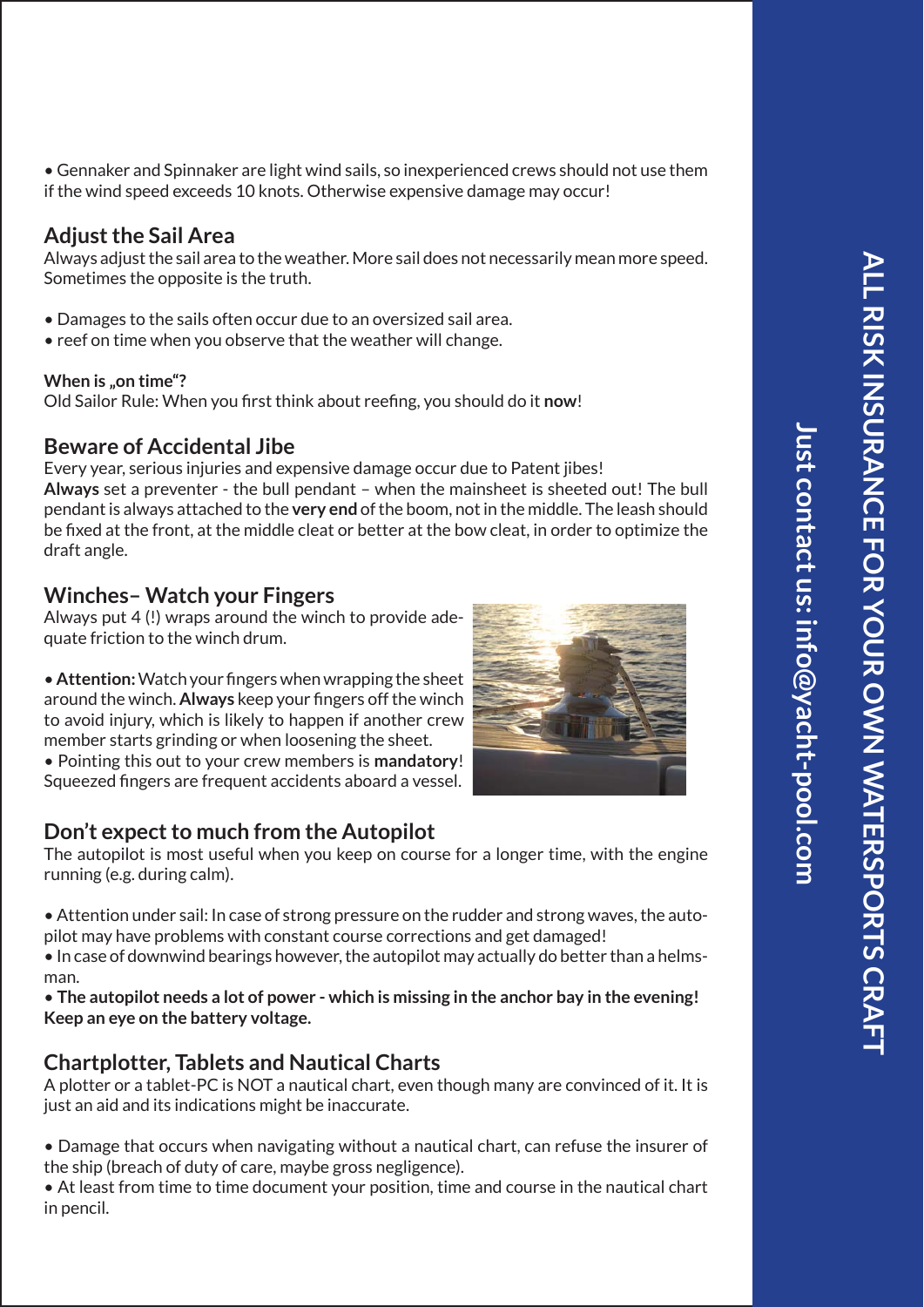# **Use the Seacocks**

Keep the seacocks (except for the engine) and hatches closed during the cruise! This way dangerous water ingress and wet mattresses are avoided.

# **Hatches and Windows**

Do not step on the hatches. Even light weight may break them and let them become leaky. **They also break and bend when sheets jam in open hatches.**

• **Attention:** If the hatch is only lowered and laid upon the locking lever, a short, strong thrust may bend or even break off the levers!

• Do not leave the hatches half-open, resting upon locked levers. Make sure the lever is unlocked if the hatch is open, and lock it if you want to close the hatch.

# **Marine Toilet**

During yacht takeover let someone demonstrate flawless functioning of the toilets and pump once through every toilet. A recurring problem at sea are clogged toilets. This is especially unpleasant if it was caused by the previous crew.

This problem can be recognized with the milk test – if no waste-holding-tank is installed. Pour some milk into the toilet and pump it through. Looking overboard you can observe whether the toilet has been properly emptied.

• Ask for the function of the waste-holding-tank (sewage-tank), which remains closed in bays and only gets emptied in the open sea.

• Open the seacock before every use and close it afterwards!

• Before every use, pump through the pipe. Once used the toilet, pump at least 15 to 20 times in order to make sure that no residues remain in the pump or at the valves.

• **Never** dump paper or any solid objects into the marine toilet!

**Proven sailor rule: nothing I did not eat or drink, passes the toilet!**

# **Don't mix:**

# **Water-Tank – Fuel/Diesel-Tank**

**Attention:** Be always sure which tank you are filling – water or fuel/diesel! The insurance can refuse the damage.

- Unfortunately, it happens often, especially when crew members busily "help"!
- A trivial, but very **important** point in the crew-briefing!

• If it happens, do not start the engine! Immediately ask the charter-company for instruction on-thespot.

# **Dinghy and Outbord-Engine**

Handle the dinghy with care!

Never tow the dinghy, strong traction can rip off its brackets or ropes.

- Dinghy damage and "losing" the dinghy while towing can be grossly negligent!
- $\bullet$  even at low speed (e.g. in marinas) never tow the dinghy with the outboard engine fixed to it.
- Never pull the dinghy over rocks or stony beaches (danger of damage).
- Never let the dinghy out of sight when you go ashore. In particular, at night. The theft risk is great.
- If the propeller of the outboard engine grounded, the safety cotter in the propeller shaft may break.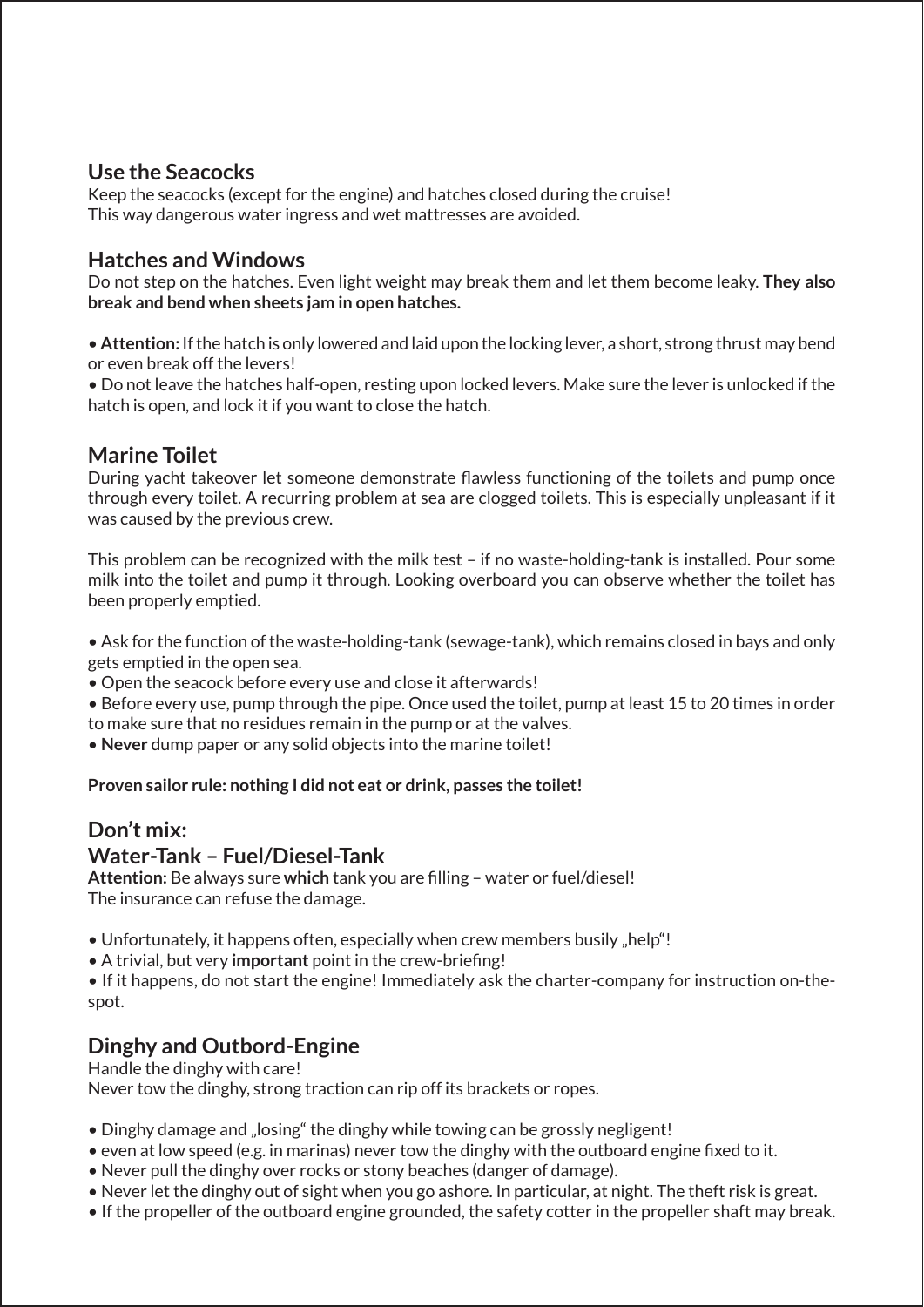This can easily be repaired on board if a replacement pin is present (it's usually found in the tool kit).

Nevertheless, the failure of the OB engine is always annoying and dangerous!

# **Keep the Distance Pushing a Yacht away**

If a yacht drifts even slightly, then many tons of mass are moving. Arm and leg bones and stanchions cannot oppose that.

• Explain explicitly at the crewbriefing!

• only use fenders if you want to keep a yacht away from other ships or jetties and docks!



• pushing the hull of the ship with hands or feet is very dangerous: danger of squeezing and breaking! It should be strictly avoided.

• Never push against railing or stanchions (they will bend and break!).

### **Harbour Manoeuvres and Anchorage: Avoid Grounding**





Be careful while mooring. This is where most damages occur. Inform yourself at the base about shoals and other danger zones in the area before starting the journey.

YACHT**. P**OOL  **V E R S I C H E R U N G E N**

- Note the corresponding information in the nautical chart.
- Inform yourself about the calibration of the sounder (sonic depth finder):

a) Measurement from the surface of the water:

then the displayed depth corresponds to the true depth and should be equal to the depth in the map (consider tides!)

b) Measurement under keel: unfortunately often used for charter yachts, set so "for safety reasons". Here you can see the residual depth under the keel, which is often confusing in bays and harbors.

• Be aware of hull damage and grounding on ALL ship manoeuvers.

• Caution also at all port entrances and exits!

• Caution when parking into the berth. This is where most of the damage happens.

• Caution when driving astern (reversing) in ports and bays: the sensor of depth gauge is mounted in the bow and shows enough depth, while the rudder threatens already ground contact. Keep lookout! • Never berth with open bathing platform! Expensive damage to mechanics and hull are considered gross negligently caused!

# **Footwear aboard**

Appropriate boat footwear has a finely treaded, light rubber sole.

- Dark rubber soles are inappropriate, as they can leave dark marks on deck.
- Leather soles and heels should be avoided for your own safety.

• Tiny stones can get caught in coarsely treaded soles, which may damage the floors of the deck and bunks.

#### *YACHT-POOL wishes you a pleasant and safe trip, and may always be six inches of water under your keel!*

#### **A few more tips:**

For the good seamanship and responsibility of the skipper towards the crew, it is also necessary to talk about the charter risks and their safeguarding.

Inform yourself immediately: www.yacht-pool.com